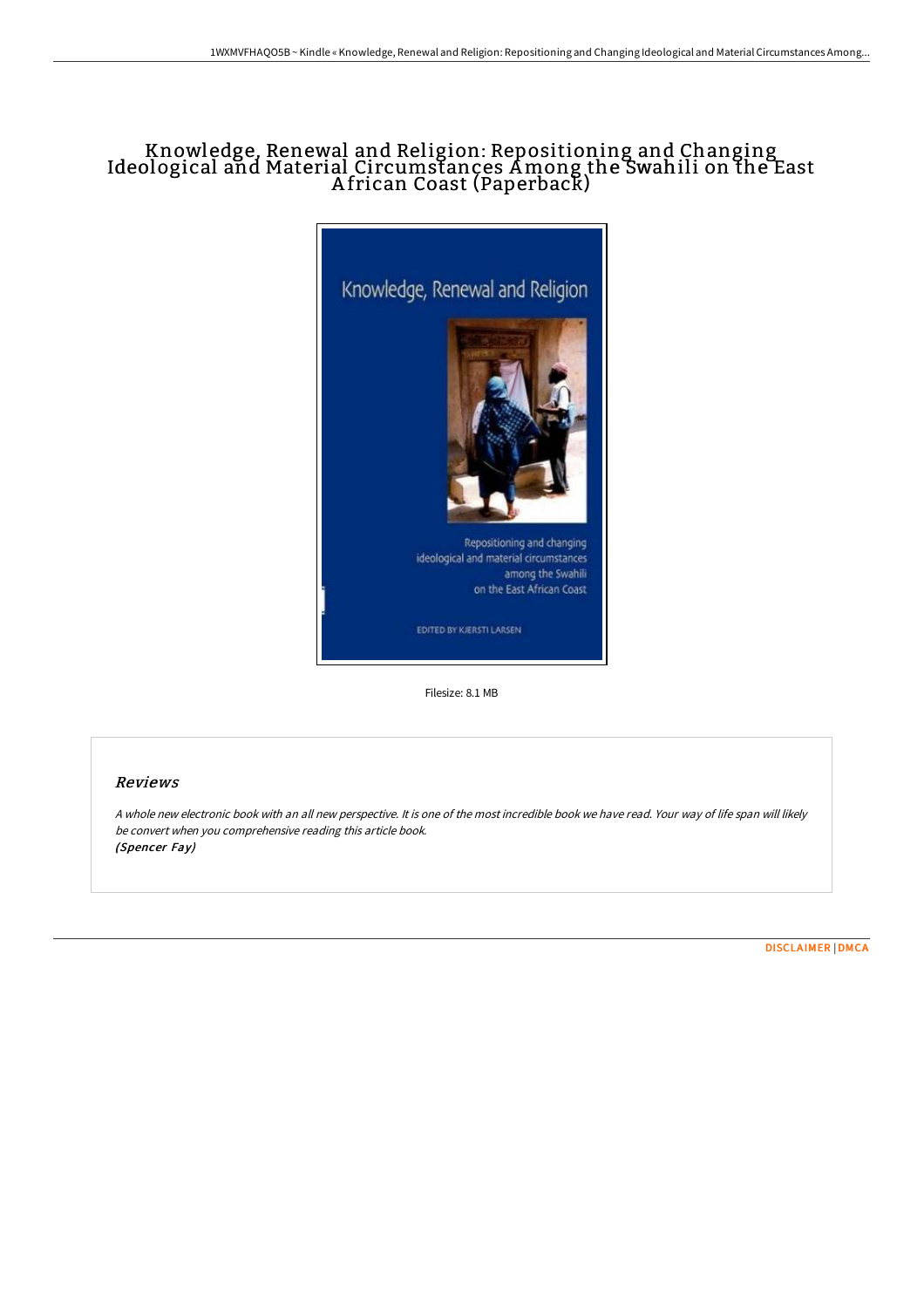## KNOWLEDGE, RENEWAL AND RELIGION: REPOSITIONING AND CHANGING IDEOLOGICAL AND MATERIAL CIRCUMSTANCES AMONG THE SWAHILI ON THE EAST AFRICAN COAST (PAPERBACK)



Nordic African Institute, Sweden, 2010. Paperback. Condition: New. Language: English . Brand New Book \*\*\*\*\* Print on Demand \*\*\*\*\*.In the past decades religion has entered the political debate and is evoked in relation to a variety of events taking place around the world. Religion and religious differences, not political, economic or social, are claimed to be the cause rather than an expression of - or even a reaction to - ongoing problems. Islam and Christianity (or also Islam and Hinduism) are, in most cases, represented not only as opposed, but also as incommensurable worldviews, value systems and identities, where the one is threatening the existence of the other. Among the Swahili on the East-African Coast, this trend provokes questions related to whether we should approach what appear to be expressions of religious positioning in terms of renewal of previous understandings and relationships, or as a rephrasing of complex and conflictual matters that were always part of Swahili society.The papers in this book reveal that the Swahili are experiencing worsening economic, political and social conditions. Within these circumstances, Islam is invoked as a source of knowledge that not only explains the current state of life and living, but also gives directions on how to cope with and to change the situation for the better. Islam is both what reinforces Swahili identity and a particular way of life, and at the same time, given the current international climate, further marginalizes Swahili society and culture.KJERSTI LARSEN is Associate Professor at the Department of Ethnography at the Museum of Cultural History, University of Oslo. She has conducted research in Muslim sociteties in East Africa.

- $_{\rm PDF}$ Read Knowledge, Renewal and Religion: [Repositioning](http://www.bookdirs.com/knowledge-renewal-and-religion-repositioning-and.html) and Changing Ideological and Material Circumstances Among the Swahili on the East African Coast (Paperback) Online
- **Download PDF Knowledge, Renewal and Religion: [Repositioning](http://www.bookdirs.com/knowledge-renewal-and-religion-repositioning-and.html) and Changing Ideological and Material** Cir cumstances Among the Swahili on the East African Coast (Paperback)